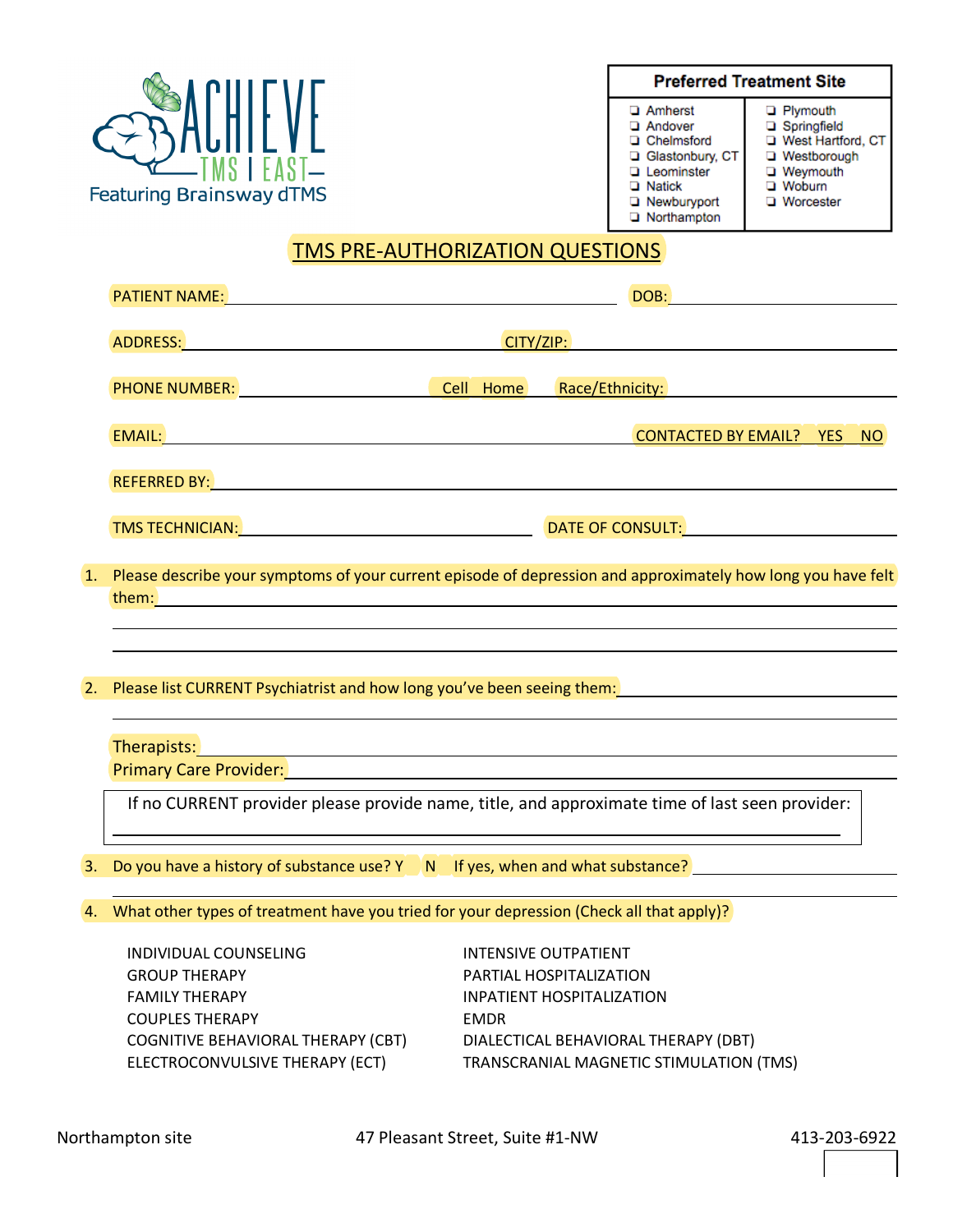5. Please list ALL your CURRENT medications & supplements (not just those prescribed for depression), including doses.

| <b>MEDICATIONS</b> | <b>DOSE</b> | <b>WHAT IT TREATS</b> | <b>DATE STARTED</b> |
|--------------------|-------------|-----------------------|---------------------|
|                    |             |                       |                     |
|                    |             |                       |                     |
|                    |             |                       |                     |
|                    |             |                       |                     |
|                    |             |                       |                     |
|                    |             |                       |                     |
|                    |             |                       |                     |
|                    |             |                       |                     |
|                    |             |                       |                     |
|                    |             |                       |                     |
|                    |             |                       |                     |
|                    |             |                       |                     |
|                    |             |                       |                     |
|                    |             |                       |                     |
|                    |             |                       |                     |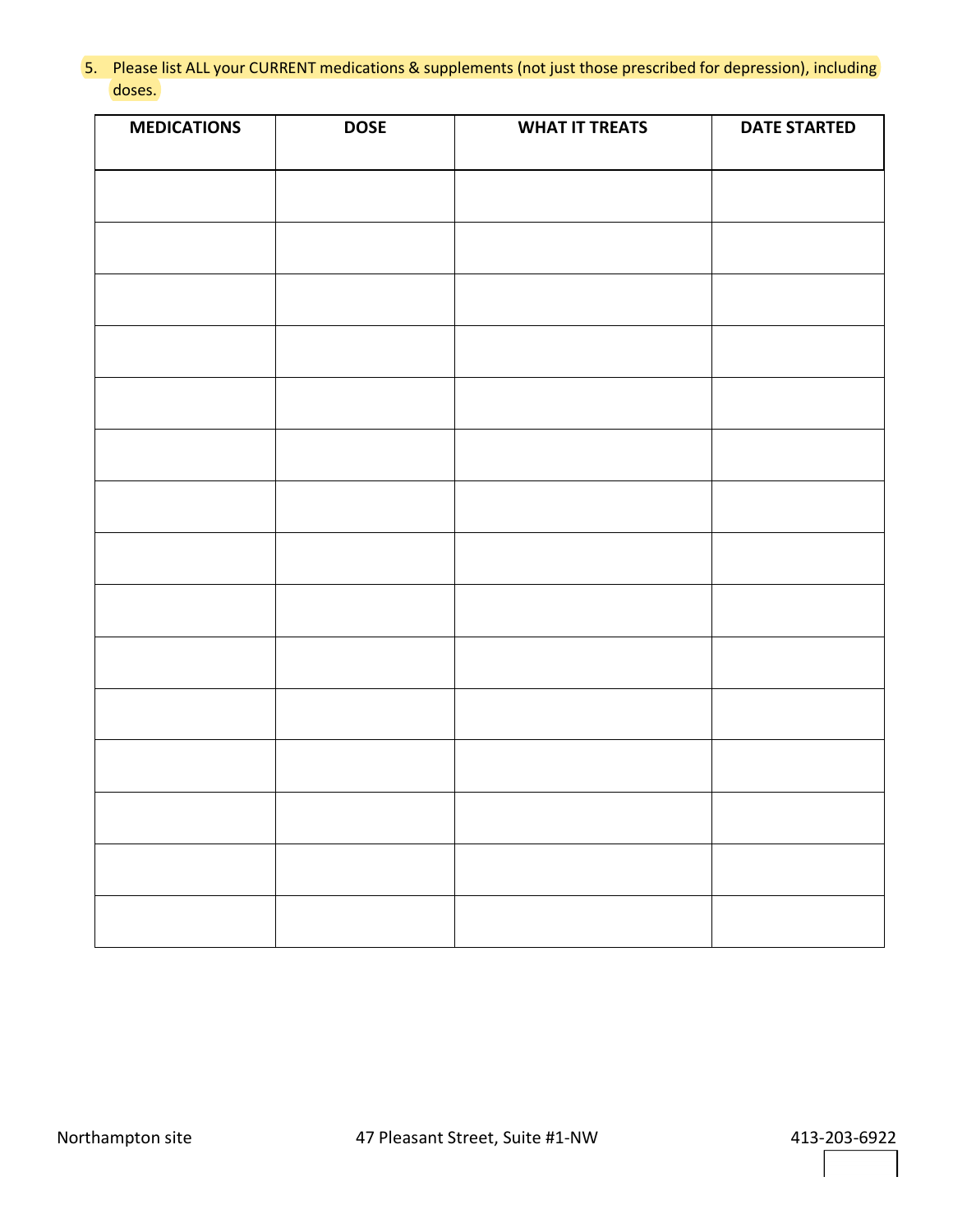#### 6. What Medications have you tried in the PAST? What was your response to, and side effects from these medications?

| Medication                | Date    | Date  | Dosage | Side Effect/Response |
|---------------------------|---------|-------|--------|----------------------|
|                           | Started | Ended |        |                      |
| Prozac (fluoxetine)       |         |       |        |                      |
| Zoloft (sertraline)       |         |       |        |                      |
| Paxil (Paroxetine)        |         |       |        |                      |
| Celexa (Citalopram)       |         |       |        |                      |
| Lexapro (Escitalopram)    |         |       |        |                      |
| Luvox (fluvoxamine)       |         |       |        |                      |
| Effexor (venlafaxine)     |         |       |        |                      |
| Pristiq (desvenlafaxine)  |         |       |        |                      |
| Cymbalta (duloxetine)     |         |       |        |                      |
| Viibryd (vilazodone)      |         |       |        |                      |
| Trintellix (vortioxetine) |         |       |        |                      |
| Wellbutrin (bupropion)    |         |       |        |                      |
| Remeron (mirtazapine)     |         |       |        |                      |
| Serzone (nefazodone)      |         |       |        |                      |
| Desyrel (trazodone)       |         |       |        |                      |
| Lamictal (lamotrigine)    |         |       |        |                      |
| Lithium                   |         |       |        |                      |
| Risperdal (risperidone)   |         |       |        |                      |
| Seroquel (quetiapine)     |         |       |        |                      |
| Geodon (ziprasidone)      |         |       |        |                      |
| Abilify (aripiprazole)    |         |       |        |                      |
| Rexulti (brexpiprazole)   |         |       |        |                      |
| Pamelor (nortriptyline)   |         |       |        |                      |
| Elavil (amitriptyline)    |         |       |        |                      |
| Norpramin(desipramine)    |         |       |        |                      |
| Tofranil (imipramine)     |         |       |        |                      |
| Anafranil (clomipramine)  |         |       |        |                      |
| Vivactyl (protriptyline)  |         |       |        |                      |
| Emsam Patch (Selegiline)  |         |       |        |                      |
| <b>MAOIs</b>              |         |       |        |                      |
| Deplin (L-methylfolate)   |         |       |        |                      |
| Stimulants for depression |         |       |        |                      |
| (Adderall, Ritalin)       |         |       |        |                      |
| Other                     |         |       |        |                      |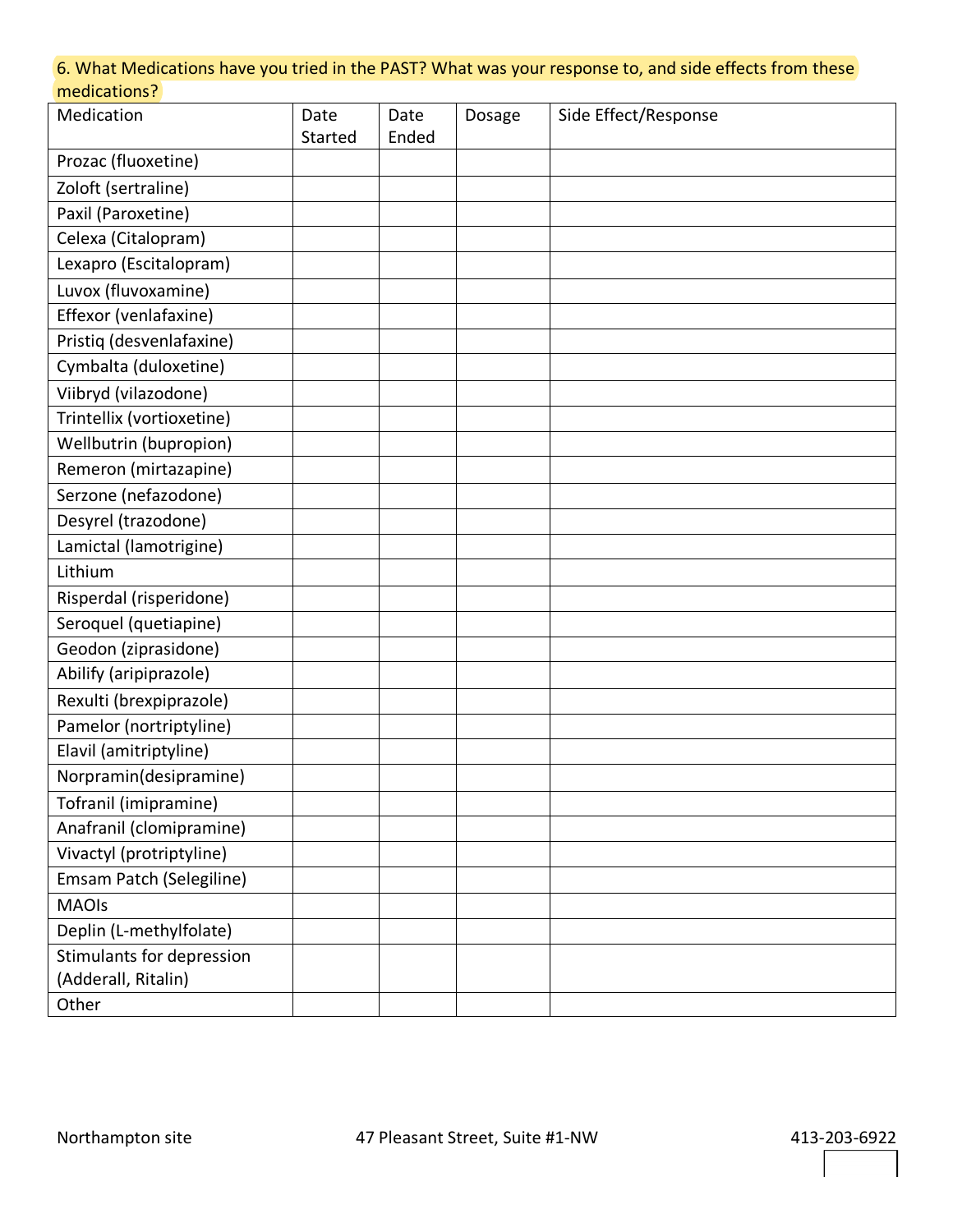| <b>Print Name of Client</b>                             | Date of Birth                                                                                                        |
|---------------------------------------------------------|----------------------------------------------------------------------------------------------------------------------|
|                                                         | I hereby authorize Achieve TMS Centers East, P.C., to exchange information with:                                     |
|                                                         | Name of Agency/Person/Organization: Name of Agency Person of Agency Persons and Agency Persons and Agency Per        |
|                                                         |                                                                                                                      |
|                                                         | City, State, ZIP Code: <u>2000 - 2000 - 2000 - 2000 - 2000 - 2000 - 2000 - 2000 - 2000 - 2000 - 2000 - 2000 - 20</u> |
|                                                         |                                                                                                                      |
|                                                         | With the knowledge that such contact discloses the fact that mental health services have been/are being              |
| provided.                                               |                                                                                                                      |
|                                                         | This disclosure of information is required for the following purpose(s):                                             |
| $\Box$ Evaluation                                       | □ Treatment Planning/Course                                                                                          |
|                                                         | $\Box$ $\Box$ $\Box$ $\Box$ $\Box$ $\Box$ $\Box$ $\Box$                                                              |
|                                                         |                                                                                                                      |
| And will consist of the following types of information: |                                                                                                                      |
| □ Verbal communication                                  |                                                                                                                      |
| □ Entire Record                                         | □ Dates/Results of medical assessments & Diagnoses                                                                   |
|                                                         | $\Box$ Medication History $\Box$ Results of psychological testing                                                    |
|                                                         | $\square$ Discharge Summary $\square$ Treatment Plan                                                                 |
|                                                         |                                                                                                                      |
|                                                         | The information and records released pursuant to this consent will not be used for any other purpose.                |
|                                                         |                                                                                                                      |
|                                                         | This consent becomes effective immediately. This consent may be revoked by the undersigned at any time. If           |
|                                                         | not revoked, it shall terminate one year from the signed date below. I understand that I may receive a copy of       |
|                                                         | this authorization. There is a risk that the person receiving information or documents pursuant to this              |

authorization may re- disclose the information and documents in a manner that will no longer provide protection for the information and documents.

|                            | Date: |
|----------------------------|-------|
| <b>Signature of Client</b> |       |
|                            | Date: |

Signature of Parent, Guardian or Conservator

\*\*I understand that if I have any health information in my medical record related to substance abuse treatment or HIV/AIDS, it is protected under federal regulations (US 42 CFR Part 2) and cannot be disclosed without my written authorization unless otherwise provided for in the federal regulations. I hereby authorize **Achieve TMS Centers East, P.C.** to exchange this protected health information with the above listed provider(s).

Signature of Client

□ All requests for release of information must be in writing. If there are any parties to which you do not want to release this information. Please complete a Request for Special Privacy Protection (HF 04a).

Northampton site **47 Pleasant Street, Suite #1-NW** 413-203-6922

Date: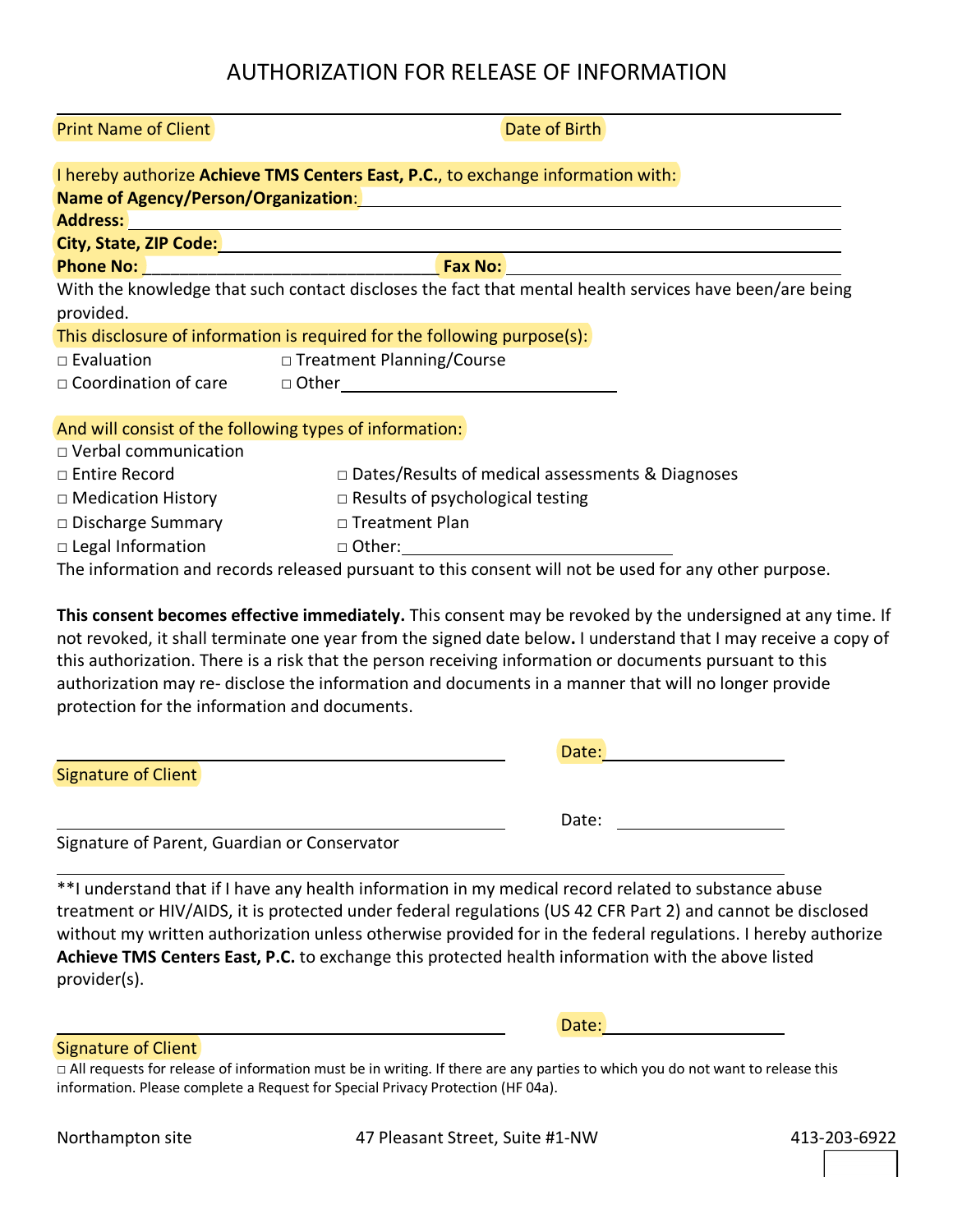|                        | I hereby authorize Achieve TMS Centers East, P.C., to exchange information with: MY PHARMACY                                                                                                                                             |
|------------------------|------------------------------------------------------------------------------------------------------------------------------------------------------------------------------------------------------------------------------------------|
|                        | Name of Agency/Person/Organization: Name of Agency/Person/Organization:                                                                                                                                                                  |
|                        | <b>Address:</b> <u>Address:</u> Address: Address: Address: Address: Address: Address: Address: Address: Address: Address: Address: Address: Address: Address: Address: Address: Address: Address: Address: Address: Address: Address: Ad |
|                        | City, State, ZIP Code: <u>Andrea Communication and Communication</u>                                                                                                                                                                     |
|                        |                                                                                                                                                                                                                                          |
|                        | With the knowledge that such contact discloses the fact that mental health services have been/are being                                                                                                                                  |
| provided.              |                                                                                                                                                                                                                                          |
|                        | This disclosure of information is required for the following purpose(s):                                                                                                                                                                 |
| $\square$ Evaluation   | □ Treatment Planning/Course                                                                                                                                                                                                              |
|                        |                                                                                                                                                                                                                                          |
|                        |                                                                                                                                                                                                                                          |
|                        | And will consist of the following types of information:                                                                                                                                                                                  |
| □ Verbal communication |                                                                                                                                                                                                                                          |
| □ Entire Record        | $\Box$ Dates/Results of medical assessments & Diagnoses                                                                                                                                                                                  |
| □ Medication History   | $\Box$ Results of psychological testing                                                                                                                                                                                                  |
| □ Discharge Summary    | □ Treatment Plan                                                                                                                                                                                                                         |
|                        | □ Legal Information and a Other: <u>and Other:</u> a Other:                                                                                                                                                                              |
|                        | The information and records released pursuant to this consent will not be used for any other purpose.                                                                                                                                    |
|                        |                                                                                                                                                                                                                                          |
|                        |                                                                                                                                                                                                                                          |

**This consent becomes effective immediately.** This consent may be revoked by the undersigned at any time. If not revoked, it shall terminate one year from the signed date below**.** I understand that I may receive a copy of this authorization. There is a risk that the person receiving information or documents pursuant to this authorization may re- disclose the information and documents in a manner that will no longer provide protection for the information and documents.

|                            | Date: |  |
|----------------------------|-------|--|
| <b>Signature of Client</b> |       |  |
|                            | Date: |  |

Signature of Parent, Guardian or Conservator

\*\*I understand that if I have any health information in my medical record related to substance abuse treatment or HIV/AIDS, it is protected under federal regulations (US 42 CFR Part 2) and cannot be disclosed without my written authorization unless otherwise provided for in the federal regulations. I hereby authorize **Achieve TMS Centers East, P.C.** to exchange this protected health information with the above listed provider(s).

Signature of Client

□ All requests for release of information must be in writing. If there are any parties to which you do not want to release this information. Please complete a Request for Special Privacy Protection (HF 04a).

Northampton site **47 Pleasant Street, Suite #1-NW** 413-203-6922

Date:

**Print Name of Client Community Community Community Community Community Community Community Community Community**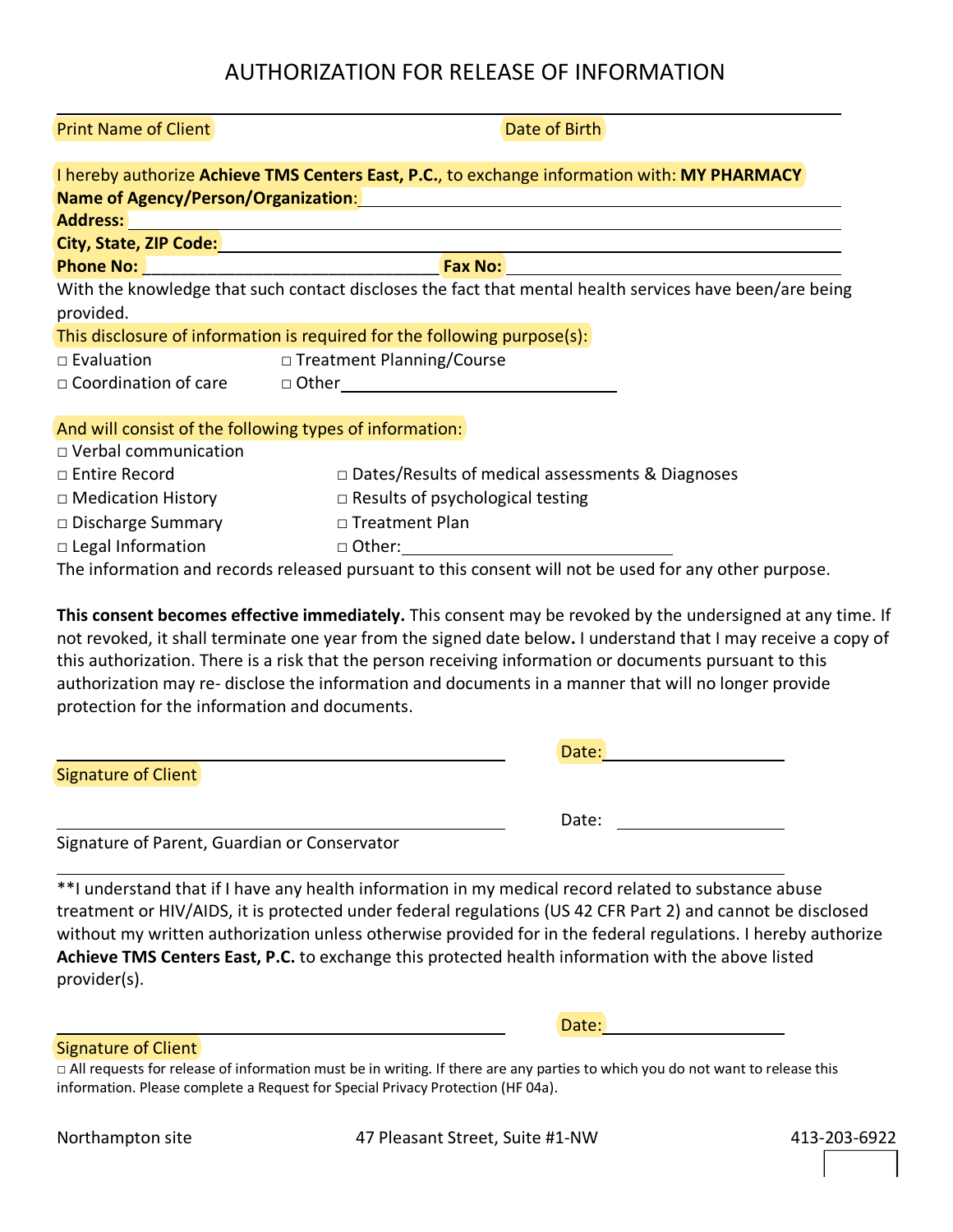|                                                                                        | I hereby authorize Achieve TMS Centers East, P.C., to exchange information with: MY PSYCHIATRIST<br>Name of Agency/Person/Organization: Manual Community of Agency/Person/Organization: |
|----------------------------------------------------------------------------------------|-----------------------------------------------------------------------------------------------------------------------------------------------------------------------------------------|
|                                                                                        |                                                                                                                                                                                         |
|                                                                                        | City, State, ZIP Code: Manual According to the City, State, ZIP Code:                                                                                                                   |
|                                                                                        |                                                                                                                                                                                         |
| provided.                                                                              | With the knowledge that such contact discloses the fact that mental health services have been/are being                                                                                 |
|                                                                                        | This disclosure of information is required for the following purpose(s):                                                                                                                |
| $\Box$ Evaluation                                                                      | □ Treatment Planning/Course                                                                                                                                                             |
|                                                                                        |                                                                                                                                                                                         |
| And will consist of the following types of information:<br>$\Box$ Verbal communication |                                                                                                                                                                                         |
| □ Entire Record                                                                        | $\Box$ Dates/Results of medical assessments & Diagnoses                                                                                                                                 |
| $\Box$ Medication History                                                              | $\Box$ Results of psychological testing                                                                                                                                                 |
| $\Box$ Discharge Summary                                                               | □ Treatment Plan                                                                                                                                                                        |
| $\Box$ Legal Information                                                               |                                                                                                                                                                                         |
|                                                                                        | The information and records released pursuant to this consent will not be used for any other purpose.                                                                                   |

**This consent becomes effective immediately.** This consent may be revoked by the undersigned at any time. If not revoked, it shall terminate one year from the signed date below**.** I understand that I may receive a copy of this authorization. There is a risk that the person receiving information or documents pursuant to this authorization may re- disclose the information and documents in a manner that will no longer provide protection for the information and documents.

|                            | Date: |  |
|----------------------------|-------|--|
| <b>Signature of Client</b> |       |  |
|                            |       |  |
|                            | Date: |  |

Signature of Parent, Guardian or Conservator

\*\*I understand that if I have any health information in my medical record related to substance abuse treatment or HIV/AIDS, it is protected under federal regulations (US 42 CFR Part 2) and cannot be disclosed without my written authorization unless otherwise provided for in the federal regulations. I hereby authorize **Achieve TMS Centers East, P.C.** to exchange this protected health information with the above listed provider(s).

Signature of Client

□ All requests for release of information must be in writing. If there are any parties to which you do not want to release this information. Please complete a Request for Special Privacy Protection (HF 04a).

Northampton site **47 Pleasant Street, Suite #1-NW** 413-203-6922

Date:

Print Name of Client Date of Birth Date of Birth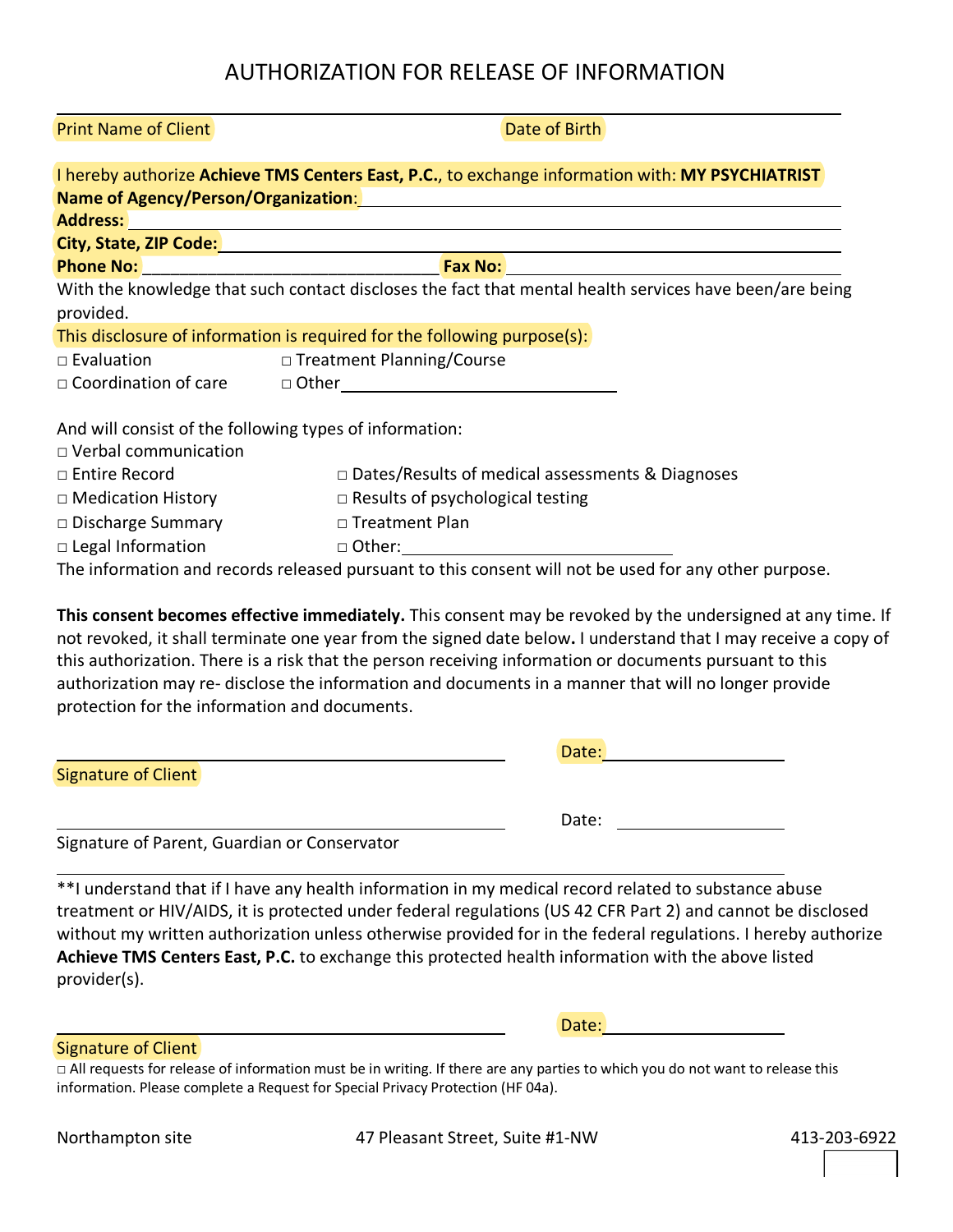| <b>THILBURGHIL OF CHEFFE</b> | ווט ווכ עו סוג                                                                                                                                                                                                                      |
|------------------------------|-------------------------------------------------------------------------------------------------------------------------------------------------------------------------------------------------------------------------------------|
|                              |                                                                                                                                                                                                                                     |
|                              | I hereby authorize Achieve TMS Centers East, P.C., to exchange information with: MY THERAPIST                                                                                                                                       |
|                              | Name of Agency/Person/Organization: Manual Community of Agency/Person/Organization:                                                                                                                                                 |
|                              | Address: Address: Address: Address: Address: Address: Address: Address: Address: Address: Address: A                                                                                                                                |
|                              |                                                                                                                                                                                                                                     |
|                              |                                                                                                                                                                                                                                     |
|                              | With the knowledge that such contact discloses the fact that mental health services have been/are being                                                                                                                             |
| provided.                    |                                                                                                                                                                                                                                     |
|                              | This disclosure of information is required for the following purpose(s):                                                                                                                                                            |
| $\square$ Evaluation         | □ Treatment Planning/Course                                                                                                                                                                                                         |
|                              | $\Box$ $\Box$ $\Box$ $\Box$ $\Box$ $\Box$ $\Box$ $\Box$                                                                                                                                                                             |
|                              |                                                                                                                                                                                                                                     |
|                              | And will consist of the following types of information:                                                                                                                                                                             |
| $\Box$ Verbal communication  |                                                                                                                                                                                                                                     |
| □ Entire Record              | $\Box$ Dates/Results of medical assessments & Diagnoses                                                                                                                                                                             |
| $\Box$ Medication History    | $\Box$ Results of psychological testing                                                                                                                                                                                             |
|                              | □ Discharge Summary DTreatment Plan                                                                                                                                                                                                 |
|                              | □ Legal Information and a Other: <u>Alexander State of Alexander State of Alexander State of Alexander State of Alexander State of Alexander State of Alexander State of Alexander State of Alexander State of Alexander State </u> |
|                              | The information and records released pursuant to this consent will not be used for any other purpose.                                                                                                                               |
|                              |                                                                                                                                                                                                                                     |
|                              |                                                                                                                                                                                                                                     |

**This consent becomes effective immediately.** This consent may be revoked by the undersigned at any time. If not revoked, it shall terminate one year from the signed date below**.** I understand that I may receive a copy of this authorization. There is a risk that the person receiving information or documents pursuant to this authorization may re- disclose the information and documents in a manner that will no longer provide protection for the information and documents.

|                            | Date: |
|----------------------------|-------|
| <b>Signature of Client</b> |       |
|                            | Date: |

Signature of Parent, Guardian or Conservator

\*\*I understand that if I have any health information in my medical record related to substance abuse treatment or HIV/AIDS, it is protected under federal regulations (US 42 CFR Part 2) and cannot be disclosed without my written authorization unless otherwise provided for in the federal regulations. I hereby authorize **Achieve TMS Centers East, P.C.** to exchange this protected health information with the above listed provider(s).

Signature of Client

□ All requests for release of information must be in writing. If there are any parties to which you do not want to release this information. Please complete a Request for Special Privacy Protection (HF 04a).

Northampton site **47 Pleasant Street, Suite #1-NW** 413-203-6922

Date:

**Print Name of Client Community Community Community Community Community Community Community Community Community**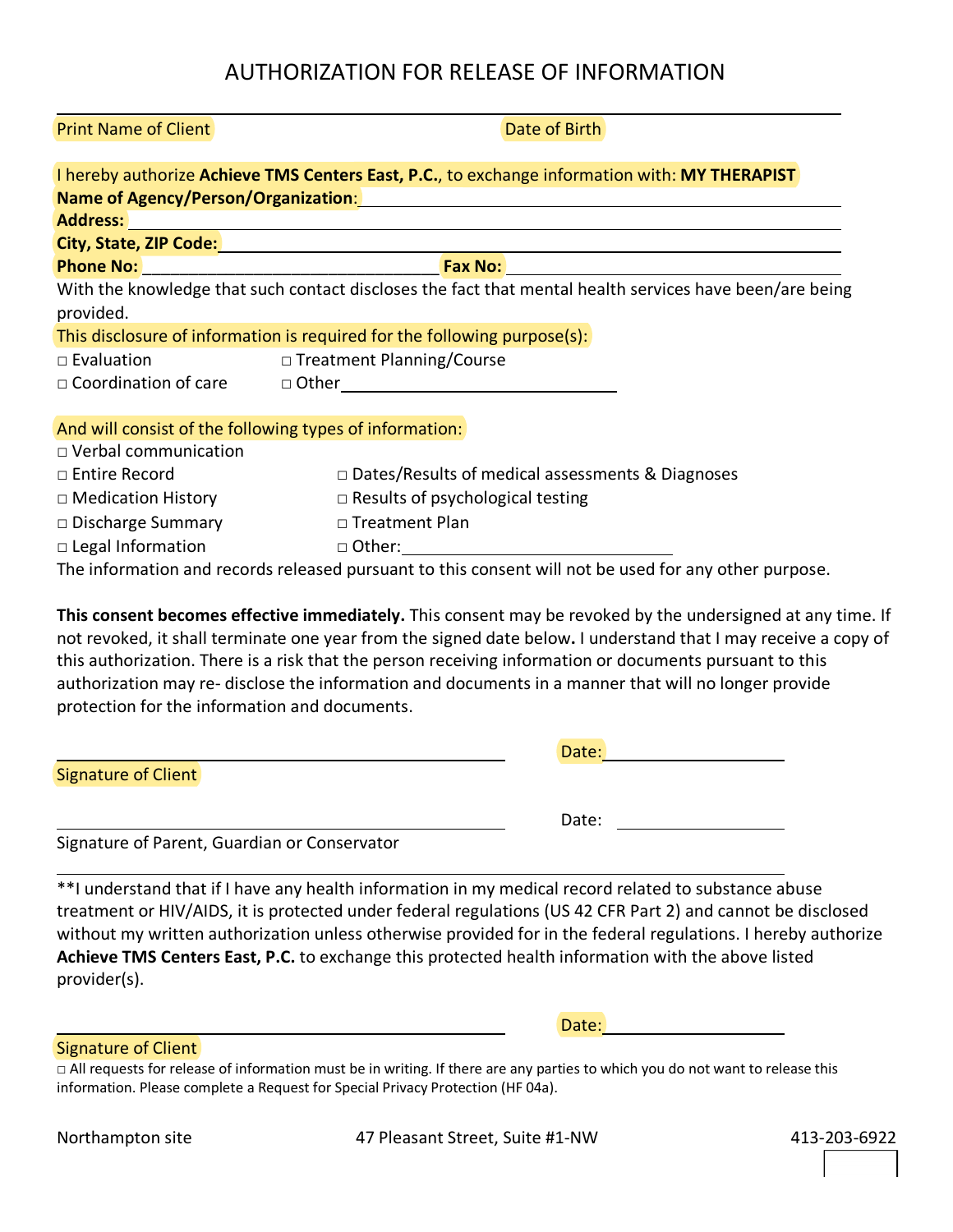| <b>Print Name of Client</b> |  |
|-----------------------------|--|
|-----------------------------|--|

|                                                         | I hereby authorize Achieve TMS Centers East, P.C., to exchange information with: MY PRIMARY CARE PHYSICIAN                                                                                                                    |
|---------------------------------------------------------|-------------------------------------------------------------------------------------------------------------------------------------------------------------------------------------------------------------------------------|
|                                                         | Name of Agency/Person/Organization: Manual Community of Agency/Person/Organization:                                                                                                                                           |
|                                                         |                                                                                                                                                                                                                               |
|                                                         |                                                                                                                                                                                                                               |
|                                                         |                                                                                                                                                                                                                               |
|                                                         | With the knowledge that such contact discloses the fact that mental health services have been/are being                                                                                                                       |
| provided.                                               |                                                                                                                                                                                                                               |
|                                                         | This disclosure of information is required for the following purpose(s):                                                                                                                                                      |
| $\Box$ Evaluation                                       | □ Treatment Planning/Course                                                                                                                                                                                                   |
|                                                         | □ Coordination of care □ Other □                                                                                                                                                                                              |
|                                                         |                                                                                                                                                                                                                               |
| And will consist of the following types of information: |                                                                                                                                                                                                                               |
| $\Box$ Verbal communication                             |                                                                                                                                                                                                                               |
| □ Entire Record                                         | □ Dates/Results of medical assessments & Diagnoses                                                                                                                                                                            |
| $\Box$ Medication History                               | $\Box$ Results of psychological testing                                                                                                                                                                                       |
| □ Discharge Summary<br>□ Treatment Plan                 |                                                                                                                                                                                                                               |
|                                                         | □ Legal Information and a complete of the contract of the contract of the contract of the contract of the contract of the contract of the contract of the contract of the contract of the contract of the contract of the con |
|                                                         | The information and records released pursuant to this consent will not be used for any other purpose.                                                                                                                         |
|                                                         |                                                                                                                                                                                                                               |

**This consent becomes effective immediately.** This consent may be revoked by the undersigned at any time. If not revoked, it shall terminate one year from the signed date below**.** I understand that I may receive a copy of this authorization. There is a risk that the person receiving information or documents pursuant to this authorization may re- disclose the information and documents in a manner that will no longer provide protection for the information and documents.

|                            | Date: |
|----------------------------|-------|
| <b>Signature of Client</b> |       |
|                            |       |
|                            | Date: |

Signature of Parent, Guardian or Conservator

\*\*I understand that if I have any health information in my medical record related to substance abuse treatment or HIV/AIDS, it is protected under federal regulations (US 42 CFR Part 2) and cannot be disclosed without my written authorization unless otherwise provided for in the federal regulations. I hereby authorize **Achieve TMS Centers East, P.C.** to exchange this protected health information with the above listed provider(s).

Signature of Client

□ All requests for release of information must be in writing. If there are any parties to which you do not want to release this information. Please complete a Request for Special Privacy Protection (HF 04a).

Northampton site **47 Pleasant Street, Suite #1-NW** 413-203-6922

Date:

Date of Birth